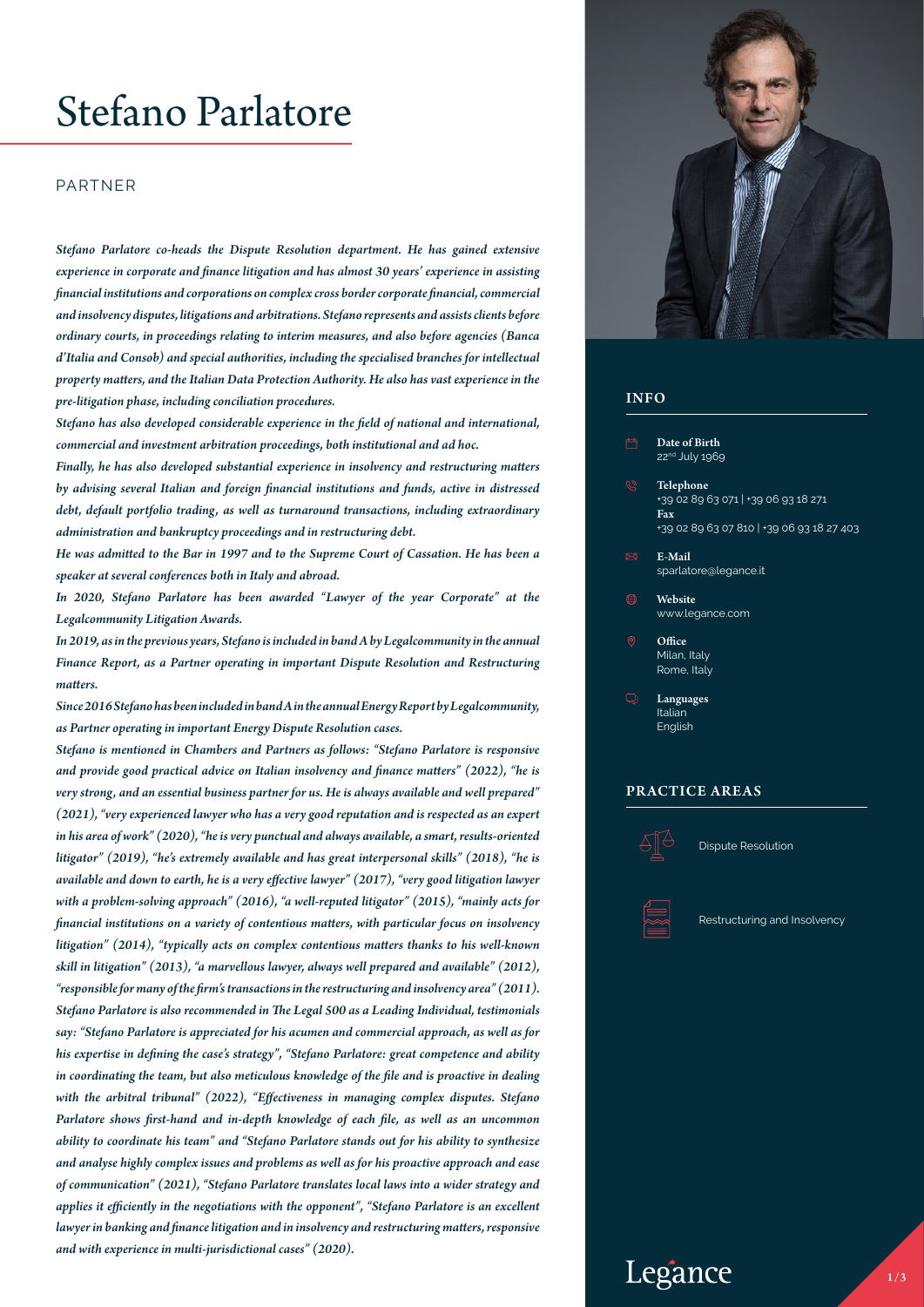# Stefano Parlatore

## PARTNER

### PROFESSIONAL EXPERIENCE

Partner | 2008 Legance – Avvocati Associati, Rome, Italy

Senior Counsel | 2003 – 2007 Allen & Overy, Rome, Italy. He led the Litigation, Insolvency and Restructuring department of the Rome office

Law Clerk | 2002 Court's President Norman E. Veasy at the Delaware Supreme Court, Wilmington (DE), U.S.A.

Abroad Experience | 2002 Visiting foreign lawyer, Skadden, Arps, Slate, Meagher & Flom LLP, Wilmington (DE), U.S.A.

Associate | 1994 – 2003 Studio Legale Manfredonia e Associati, Rome, Italy

Associate | 1993 – 1994 Studio Legale Piergrossi Villa Manca Manfredonia, Rome, Italy

#### EDUCATION

2010

Admitted to practice before the Supreme Court and Highest Jurisdiction

2002 LL.M., University of Miami School of Law, Coral Gables (FL), U.S.A.

1997 Admitted to the Bar. Member of the Rome Bar, Italy

1993 Law Degree, Università degli Studi di Roma "La Sapienza", Rome, Italy

#### PUBLICATIONS

Stefano Parlatore is the author of articles published in international legal reviews. Among others:

- > *"Competition Litigation Country Comparative Guide",* The Legal 500, 2021;
- > *"Survey: Restructuring in Europe"*, Mayday Mag, 2021;
- > *"The Securities Litigation Review",* Seventh Edition, The Law Reviews, 2021;
- > *"Chambers Global Practice Guide: Litigation",* Italy Chapter, Chambers and Partners, 2021;
- > *"Arbitration procedures and practice in Italy: overview",* Practical Law Global, Thomson Reuters, 2021;
- > *"International Arbitration 2020",* ICLG International Comparative Legal Guide, 2020;
- > *"The Securities Litigation Review",* Sixth Edition, The Law Reviews, 2020;
- > *"COVID-19 and force majeure, hardship and other doctrines in Italian contract law",* Practical Law UK, Thomson Reuters, 2020;
- > *"Chambers Global Practice Guide: Litigation"*, Italy Chapter Second Edition, Chambers and Partners, 2019
- > *"Arbitration procedures and practice in Italy: overview"*, Practical Law Global, Thomson Reuters, 2019;
- > *"Litigation and enforcement in Italy: overview"*, Practical Law Global, Thomson Reuters, 2019;
- > *"Chambers Global Practice Guide: International Arbitration Q&A"*, Italy Chapter, Chambers and Partners, 2019;
- > *"Competition Litigation Comparative Legal Guide"*, The Legal 500, 2019;
- > *"Chambers Global Practice Guide: International Arbitration Q&A"*, Italy Chapter, Chambers and Partners, 2019;
- > *"Enforcement of Foreign Judgments"*, ICLG International Comparative Legal Guide, 2019;
- > *"Contracts negotiation and enforcement in Italy: overview"*, Practical Law, 2018 and 2019;
- > *"Letter before action: Cross-border"*, Practical Law Global, Thomson Reuters, 2018;
- > *"Attachment orders (Freezing injunctions)"*, Practical Law Global, Thomson Reuters, 2018;
- > *"Litigation: Enforcement of foreign judgments in Italy"*, Lexology, 2018;
- > *"Service of claim documents within the jurisdiction and abroad"*, Practical Law Global, Thomson Reuters, 2018;



#### INFO

- Date of Birth 22nd July 1969
- Telephone +39 02 89 63 071 | +39 06 93 18 271 Fax +39 02 89 63 07 810 | +39 06 93 18 27 403
- E-Mail sparlatore@legance.it
- Website www.legance.com
	- **Office** Milan, Italy Rome, Italy
- Languages Italian English

### PRACTICE AREAS



Dispute Resolution



Restructuring and Insolvency